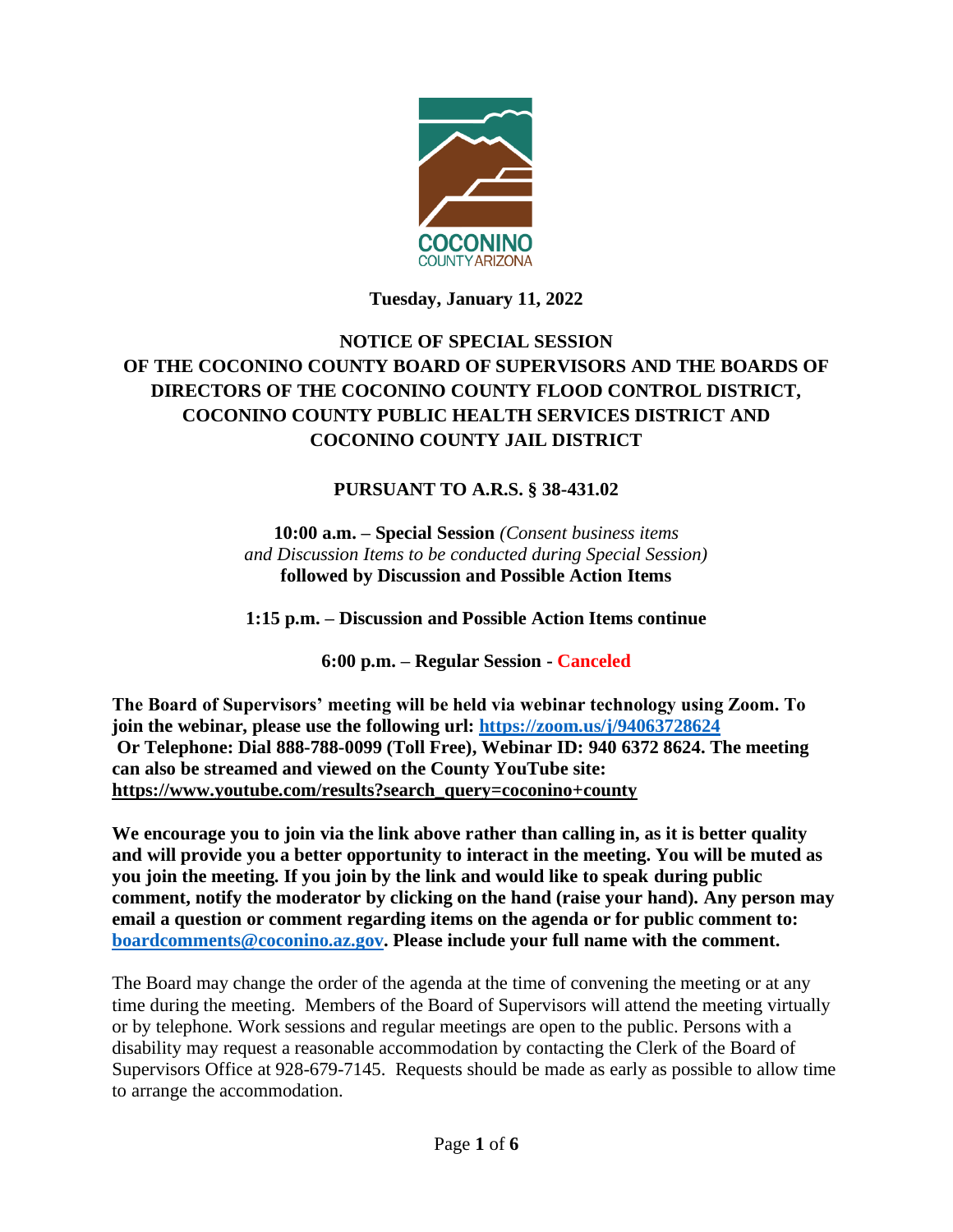# **Notice of Option to Recess in Executive Session**

Pursuant to A.R.S. § 38-431.02, notice is hereby given to the members of the Board of Supervisors and to the general public that, at this meeting, the Board of Supervisors may vote to recess into Executive Session, which will not be open to the public, with the County's attorneys for legal advice and discussion on any item listed on the following agenda, pursuant to A.R.S. § 38-431.03 (A) (3).

# **Call to the Public for items not on the Agenda**

After the pledge of allegiance, the Chairman will call on members of the public to speak on any item or area of concern not listed on the agenda. Items presented during the Call to the Public portion of the Agenda cannot be acted on by the Board of Supervisors. Individual Supervisors may ask questions of the public, but are prohibited by the Open Meeting law from discussing or considering the item among themselves until the item is officially placed on the Agenda. Individuals are limited in their presentations.

# **Consent Agenda**

All matters under Consent Agenda are considered by the Board of Supervisors to be routine and will be enacted by a single motion. If discussion is desired on any particular consent item that item will be removed from the consent agenda and will be considered separately.

# **Speaking During a Public Hearing**

After staff and applicant presentations for specific public hearing items, the Chairman will open the public hearing and ask for comments from the public. Those who fill out a speaker's form will be called on first. You do not need to fill out a speaker's form to speak.

# **Call to Order:**

# **Pledge of Allegiance:**

# **Call to the Public:**

# **Board of Supervisors Consent Agenda:**

- 1. Consideration and possible action to approve the minutes from the Board of Supervisors meetings conducted December 7, 2021 and December 14, 2021.
- 2. Consideration and possible action to ratify and/or approve warrants, electronic fund transfers, and other payments as listed on the agenda. An itemized list of the below-numbered claims is filed in the official records of the Coconino County Board of Supervisors.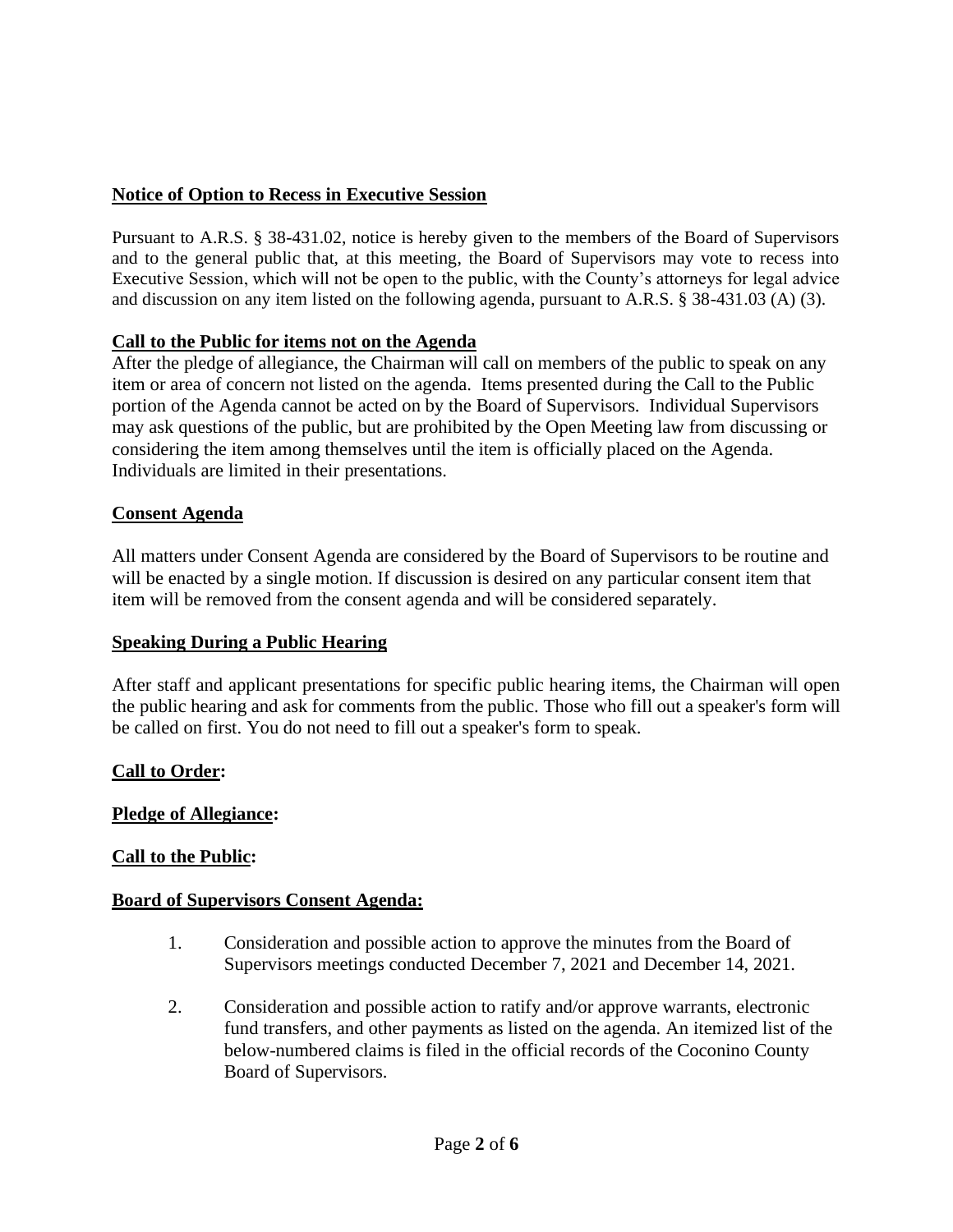| <b>Run Date</b> | <b>Warrant Numbers</b>        | <b>Computer Register Totals</b> |
|-----------------|-------------------------------|---------------------------------|
| 12/09/2021      | $EFT - 13646 - 13707$         | \$1,761,884.54                  |
| 12/09/2021      | Checks $-92202537 - 92202640$ | \$2,885,096.64                  |
| 12/16/2021      | $EFT - 13708 - 13788$         | \$1,699,095.96                  |
| 12/16/2021      | Checks $-92202641 - 92202768$ | \$247,569.45                    |
| 12/21/2021      | $Check - 92202769$            | \$1,267.32                      |
| 12/22/2021      | $EFT - 13789 - 13830$         | \$204,887.04                    |
| 12/22/2021      | Checks $-92202770 - 92202833$ | \$369,940.81                    |
| 12/29/2021      | $EFT - 13831 - 13891$         | \$1,361,643.77                  |
| 12/29/2021      | $Check - 92202834 - 92202918$ | \$466,210.93                    |

- 3. Consideration and possible action to approve the 2022 Board of Supervisors' Meeting Schedule and authorize the Clerk of the Board to make edits or changes, as required by scheduling conflicts or modifications, to the meeting schedule as necessary throughout the year; additional meetings will be posted separately by the Clerk of the Board in compliance with the Open Meeting Law. **Board of Supervisors**
- 4. Consideration and possible action to approve and accept the Federal Fiscal Year 2021 (July 01, 2021 thru June 30, 2022) Emergency Management Performance Grant Award (EMPG) in the amount of \$260,915.60. **Emergency Management**
- 5. Consideration and possible action to approve the Independent Contractor Agreement with TK Elevator Corporation in the amount of \$329,315 for the replacement of the elevator at the County Administration Building. **Facilities Management**
- 6. Consideration and possible action to approve the Intergovernmental Agreement between Coconino County Health and Human Services and Coconino Community College District, for the facilitation of four Building Businesses & Entrepreneurs courses. **Health and Human Services**
- 7. Consideration and possible action to approve an Independent Contractor Agreement with Northland Family Help Center (NFHC), in the amount of \$100,000, for response to COVID-19 Health Disparities Among populations at high-risk and underserved populations, effective November 09, 2021 – May 31, 2023. **Health and Human Services**
- 8. Consideration and possible action to approve a Budget Adjustment for Fiscal Year 22 for the purchase of printing, advertising and uniforms Health & Human Services in the amount of \$7,642.14. **Health and Human Services**
- 9. Consideration and possible action to approve a purchase order in an amount not to exceed \$400,000, with Omnia Partners to purchase at Home COVID Antigen Self Test Kits, to be distributed for free to residents of Coconino County. **Health and Human Services**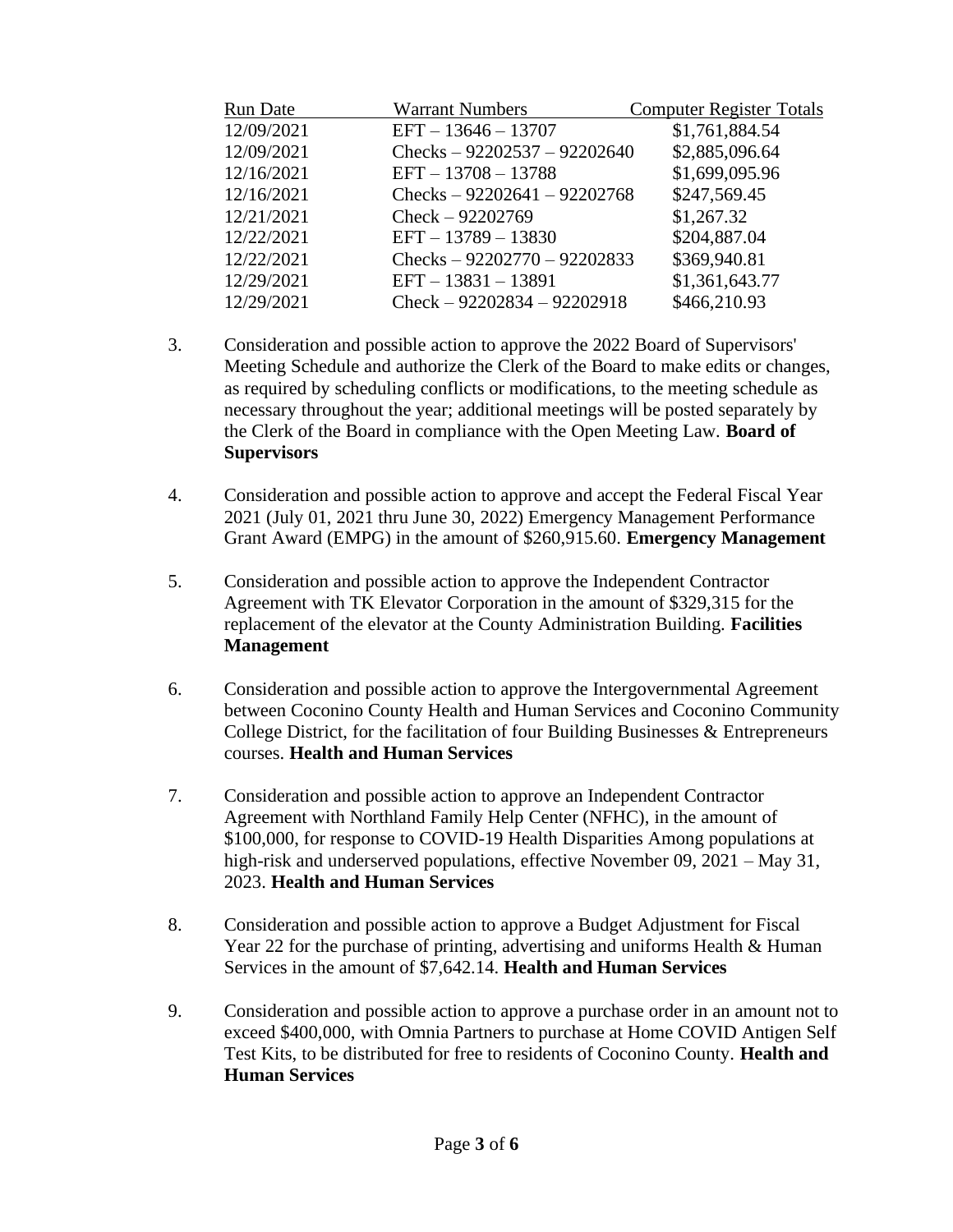- 10. Consideration and possible action to approve the increase of FY22 Purchase Order # 22200134 to TAPI by \$157,000, to a total of \$207,000, to pay for the increased demand of billing insurance providers on behalf of HHS for the COVID-19 vaccine administration. **Health and Human Services**
- 11. Consideration and possible action to accept the Festival Grant Award from the Arizona Commission on the Arts, in the amount of \$5,000, to be used for the Coconino County Fair for artistic services, artist fees, production expenses, equipment rental, marketing, accessibility services, and public health and safety compliance. **Parks & Recreation**
- 12. Consideration and possible action to approve a 1.0 FTE Counselor/Social Worker position and corresponding budget adjustment from the Fee for Service Program, Secure Rural Schools and Grant Funding. **Superintendent of Schools**
- 13. Consideration and possible action to approve the purchase and Master Services and Purchasing Agreement of 68 conducted energy devices and necessary accessories (holsters, cartridges, and training), from Axon Enterprises Inc. assigned to deputies in FY22, in the amount of \$186,151.13, through the National Purchasing Partners Cooperative Contract #PS20270. **Sheriff's Office**

# *The Board will resolve as the Flood Control District Board of Directors.*

# **Flood Control District Consent Agenda:**

- 14. Consider and possible action to approve a FY22 budget amendment in the amount of \$171,518 to the Coconino County Flood Control District, and approve the purchase of a siren warning system for the Museum Post-Fire flood prone neighborhoods in the City of Flagstaff. **Flood Control District**
- 15. Consideration and possible action to approve and execute the final agreement for a grant from the Natural Resources Conservation Service (NRCS) in the amount of \$3,512,940.98, to engineer and construct watershed restoration measures on private and municipal properties in the Museum Flood Area and authorize Lucinda Andreani, Flood Control District Administrator, to sign all documents pertaining to the grant; approve a Flood Control District match of \$784,138.62 and budget amendment in the amount of 3,512,940.98, into the Flood Control District's new federal grant fund to keep federal funding separate from other Flood Control District revenues. **Flood Control District**

*The Board will resolve as the Public Health Services District Board of Directors.*

# **Public Health Services District Consent Agenda:**

16. Consideration and possible action to approve an updated Intergovernmental Agreement between the Coconino County Health & Human Services and Navajo County, for doing medical examiner services as the Public Health Services District, to provide autopsy services for Navajo County and 1 FTE Forensic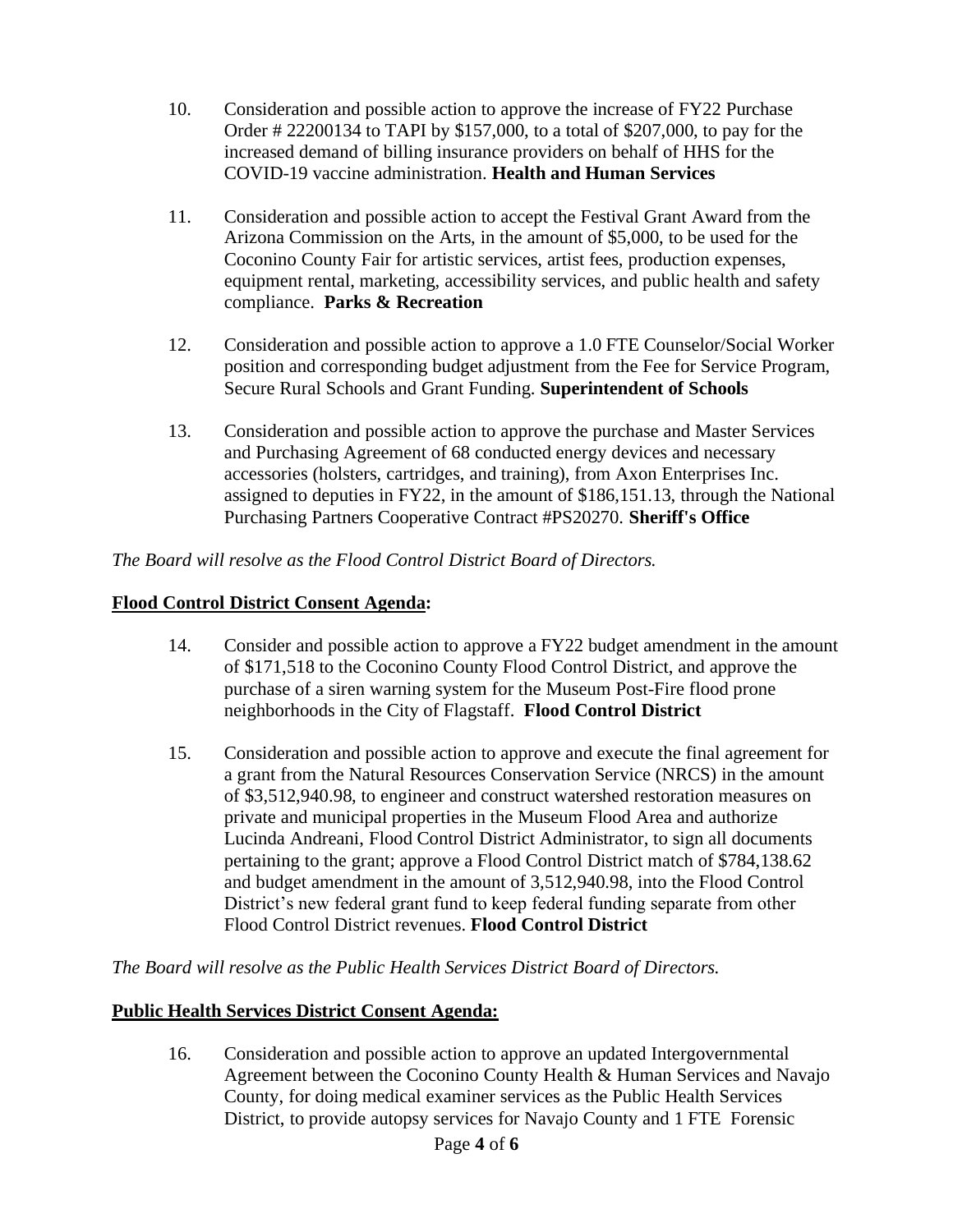Tech/Investigator to a limited appointment, and approve a corresponding Budget Adjustment. **Health District**

# *The Board will resolve as the Jail District Board of Directors*

# **Jail District Consent Agenda:**

- 17. Consideration and possible action to approve the contract award of RFP 2021-105 to Keefe Commissary Network, LLC, to provide comprehensive inmate commissary and banking services to the Coconino County Flagstaff Detention Facilities for FY22, in the estimated revenue amount of \$100,000.00. **Jail District**
- 18. Consideration and possible action to approve an Independent Contract with Keefe Commissary Network, LLC, to provide comprehensive inmate commissary and banking services to the Coconino County Flagstaff Detention Facilities for FY22, in the estimated revenue amount of \$100,000.00. **Jail District**

*The Board will resolve as the Board of Supervisors.*

# **Public Hearing:**

- 19. Public Hearing, consideration and possible recommendation of approval to the Arizona Department of Liquor Licenses and Control regarding an application (#168806) for a Series 010 (beer and wine store), removing one of two owners to just one owner, Licensee Verdella Leonardine Begaye, located at Hwy 89 N MP 457, Gray Mountain, AZ. **Board of Supervisors**
- 20. Public Hearing, consideration and possible recommendation of approval to the Arizona Department of Liquor Licenses and Control regarding an application (# 169910) for a Series 06 (bar) owner transfer liquor license for the Mormon Lake Lodge, Licensee Scott Gold, located at 1991 Mormon Lake Road, Mormon Lake, AZ. **Board of Supervisors**

# **Discussion and Possible Action Items:**

- 21. Presentation, discussion, update and possible action regarding the Coconino County Response to the COVID-19 pandemic, including testing and vaccine distribution. **Health and Human Services**
- 22. Discussion, consideration and possible action regarding support for employees due to the COVID-19 pandemic. **County Manager**

# **BREAK**

# **Discussion and Possible Action Items continue – 1:15 p.m.:**

23. Presentation, discussion, and possible direction on a Rural Broadband Update. **Information Technology**